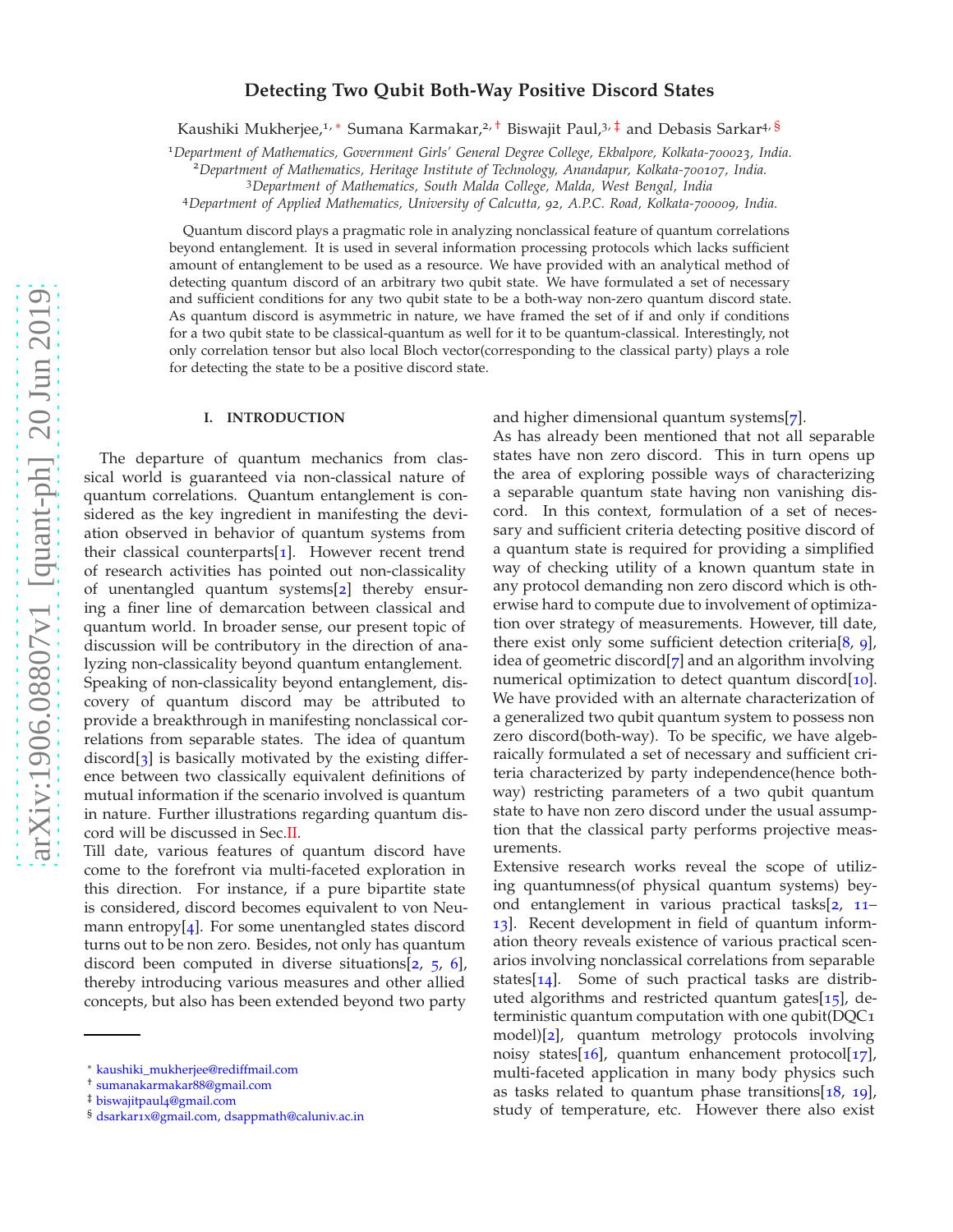some practical scenarios such as local broadcasting[20], state merging[21, 22], etc where classical correlations turn out to be more efficient which in turn points out the fact that entanglement though necessary(for some advantage), may not be sufficient $[23]$  $[23]$  $[23]$ . In these experimental scenarios, quantum discord plays a significant role. Besides, it is also useful in manifesting role of quantum correlations in various phenomena such as superselection[[24](#page-5-11), [25](#page-5-12)], Maxwell's demons[[26](#page-5-13)], dynamics related to open quantum systems such as classicalization of quantum walks $[27]$ , mutual synchronization of dissipative quantum harmonic oscillators[28], etc.

The importance of quantum discord from both theoretical and experimental perspectives provides the basic motivation of our present work. Formulation of a set of necessary and sufficient criteria detecting positive discord of a quantum state turns out to be interesting not only for the sake of enriching the study of quantum discord but also for providing a direct way of checking utility of a known quantum state in any protocol demanding non zero discord(of state involved) which is otherwise hard to compute due involvement of optimization over strategy of measurements.

Rest of our discussion is organized as follows. First we briefly review the mathematical pre-requisites in Sec[.II.](#page-1-0) In Sec[.III](#page-2-0) we formulate the necessary and sufficient criteria for non zero discord followed by discussion on practical implications of those in Sec[.IV.](#page-3-0) We finally conclude in Sec[.V](#page-5-14) together with some discussion on potential future research directions.

## <span id="page-1-0"></span>**II. PRELIMINARIES**

#### **A. Bloch Vector Representation**

Any two qubit state *ρAB* shared between two parties $(A, B)$  can be represented as:

$$
\rho_{AB} = \frac{1}{4} (\mathbb{I}_{2 \times 2} + \vec{m}.\vec{\sigma} \otimes \mathbb{I}_{2} + \mathbb{I}_{2} \otimes \vec{n}.\vec{\sigma} + \sum_{i_1, i_2 = 1}^{3} t_{i_1 i_2} \sigma_{i_1} \otimes \sigma_{i_2})
$$
\n(1)

where  $\vec{\sigma} = (\sigma_1, \sigma_2, \sigma_3)$ ,  $\sigma_{i_k}$  are the Pauli operators along three perpendicular directions $(i_k=1, 2, 3)$ .  $\vec{m} = (m_1, m_2, m_3)$  and  $\vec{n} = (n_1, n_2, n_3)$  denote the local Bloch vectors( $\vec{m}$ ,  $\vec{n} \in \mathbb{R}^3$ ) of party *A* and *B* respectively and  $(t_{i,j})_{3\times 3}$  denotes the correlation tensor *T* which is a real matrix. The components  $t_{i_1 i_2}$  are given by  $t_{i_1 i_2}$ =Tr[ $\rho_{AB} \sigma_{i_1} \otimes \sigma_{i_2}$ ]. Considering each row  $\alpha_i$ ( $i=1,2,3$ ) of *T* as a row vector  $\vec{\alpha}_i$ , let us define  $|\vec{\alpha}_i| = \sqrt{t_{i1}^2 + t_{i2}^2 + t_{i3}^2}$ . Similarly considering each column  $\beta_i(i=1,2,3)$  of *T* as a column vector  $\vec{\beta}_i = (t_{1i}, t_{2i}, t_{3i})$ , let us define  $|\vec{\beta}_i| = \sqrt{t_{1i}^2 + t_{2i}^2 + t_{3i}^2}$ .

### **B. Quantum Discord**

Ollivier and Zurek[[3](#page-5-1)] introduced the concept of *Quantum Discord* as a measure of genuine quantum correlation. Total correlation, i.e., the total amount of classical and quantum correlations of a bipartite state *ρAB* is given by its quantum mutual information

$$
I(A:B) = S(A) + S(B) - S(AB).
$$
 (2)

where  $S(X) = -\text{Tr}(\rho_X \log_2 \rho_X)$  is the Von Neumann entropy of a state  $\rho_X$  of the system *X*. Whereas, its classical correlation is captured by:

$$
J(B/A) = \max_{\{\vec{w}^a\}} [S(B) - S(B|\{\Pi_j^a\})]
$$
(3)

Here, maximum is taken over all possible directions  $\vec{w}^a$  (unit vector) of complete set (*j*=0, 1 for qubit systems) of orthogonal projections {Π*<sup>a</sup> j* }*<sup>j</sup>* on Alice's(*A*) subsystem:  $\Pi_j^a = \frac{1}{2} (\mathbb{I}_2 + (-1)^j \vec{\omega}^a \cdot \vec{\sigma})$  with *j*=0, 1 corresponding to two outputs of A's orthogonal projection along  $\vec{w}^a$ .  $\mathcal{S}(B|\{\Pi_j^a\})=\sum_j P_j \mathcal{S}(\rho_j^b)$  with  $\rho_j^b(j=0,1)$  denoting conditional states of Bob(*B*) based on *A* obtaining output *j* and *P<sup>j</sup>* is the probability of *A* obtaining output *j* while projecting along  $\vec{w}^a$ ,  $P_j$ =Tr[ $(\Pi_j^a \otimes \mathbb{I}_2).\rho_{AB}](j=0,1)$ . *Quantum discord* [[3](#page-5-1)] of bipartite state  $\rho_{AB}$  is defined as the difference between its total correlation and classical correlation:

<span id="page-1-1"></span>
$$
\mathbb{D}(B/A) = I(A:B) - J(B/A). \tag{4}
$$

In general, quantum discord is asymmetric in nature, i.e.,  $D(B/A) \neq D(A/B)$ .

For a bipartite state  $\rho_{AB}$ ,  $D(B/A)(Eq.(4))$  $D(B/A)(Eq.(4))$  $D(B/A)(Eq.(4))$  is zero if and only if there exists a complete set of rank-one orthonormal projectors  $\{\Pi_j^a\}_j$  such that:

<span id="page-1-2"></span>
$$
\rho_{AB} = \sum_{j=0}^{1} P_j \Pi_j^a \otimes \rho_{|j}^b \tag{5}
$$

<span id="page-1-3"></span>These states(Eq.([5](#page-1-2))) are usually known as *classicalquantum* states: classical with respect to subsystem A and quantum with respect to subsystem B. Similarly,  $D(A/B)$  is zero if and only if  $\rho_{AB}$  is a *quantum-classical* state (i.e., quantum with respect to system A and classical with respect to system B):

$$
\rho_{AB} = \sum_{j=0}^{1} Q_j \rho_{|j}^a \otimes \Pi_j^b \tag{6}
$$

where the notations are analogously defined exchanging roles of parties *A* and *B*.

For remaining part of our analysis we will refer to  $D(A/B)$  and  $D(B/A)$  as one-way discord.  $\rho_{AB}$  will be referred to as a positive discord(both-way) state if  $D(B/A)$  and  $D(A/B)$  both turn out to be positive for *ρAB*.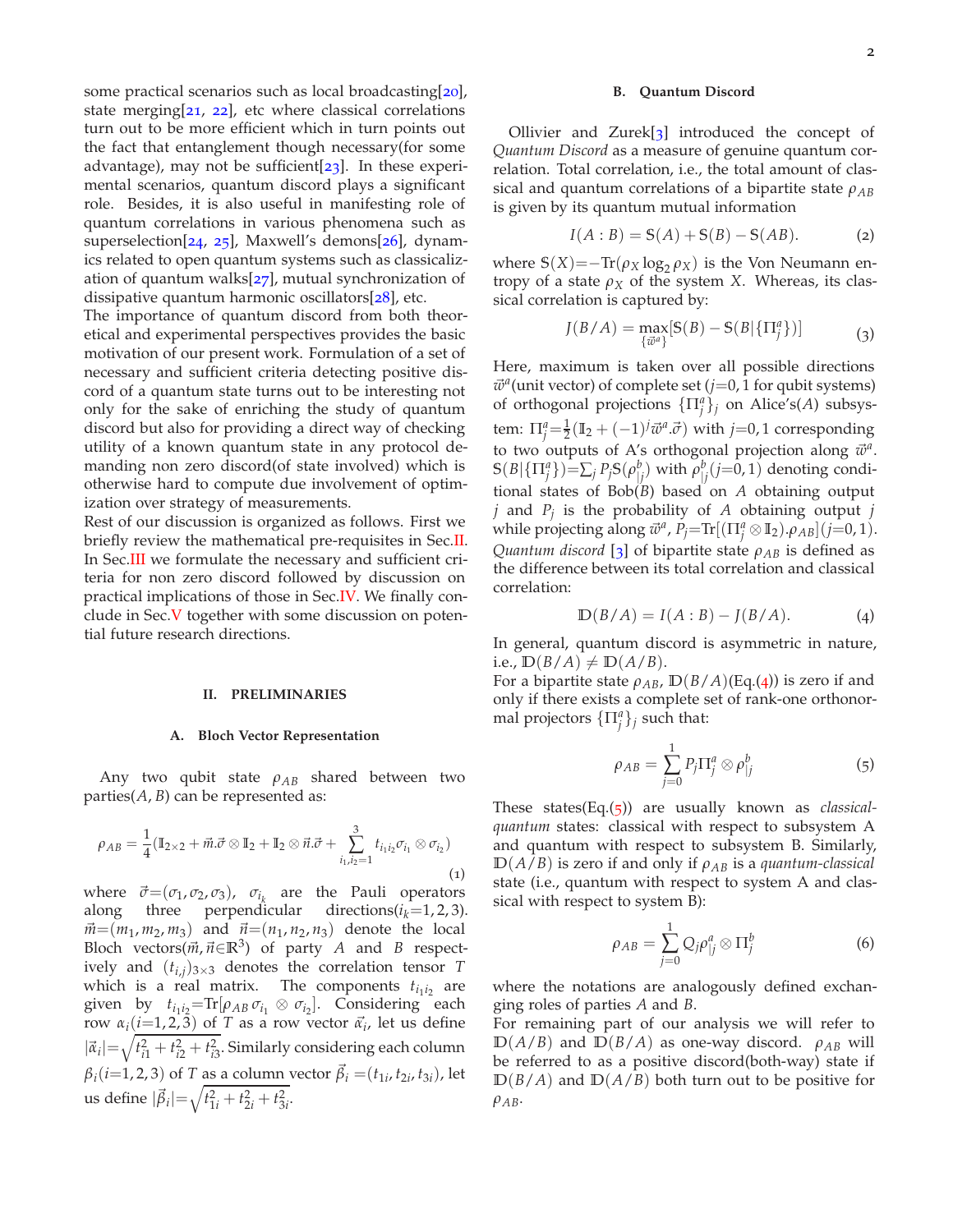### **C. Entanglement of Formation**

Entanglement of formation $[1]$  quantifies the minimal possible average entanglement over all pure state decomposition of a bipartite state *ρAB*

$$
\mathbb{E}_F(A:B) = \min_{\{(p_i,|\psi_i\rangle_{AB}): \rho_{AB} = \sum_i p_i |\psi\rangle_{AB} \langle \psi|\}} \sum_i p_i E(|\psi_i\rangle_{AB})
$$
\n(7)

Entanglement of formation of a two qubit mixed state *ρAB* is defined as

$$
\mathbb{E}_F(A:B) = H(C(\rho_{AB})) \tag{8}
$$

where  $C(\rho_{AB}) = \max\{0, \sqrt{\lambda_1} - \sqrt{\lambda_2} - \sqrt{\lambda_3} - \sqrt{\lambda_4}\},$  $\lambda_i$ 's are the eigenvalues, in decreasing order, of the Hermitian matrix  $ρ<sub>AB</sub>ρ̃<sub>AB</sub>$  and  $\tilde{\rho}_{AB}=\sigma_2 \otimes \sigma_2 \rho_{AB} \sigma_2 \otimes \sigma_2$ .  $\sigma_2$  is the Pauli matrix and  $H(x) = -x \log_2 x - (1 - x) \log_2 (1 - x)$ ,  $x \in [0, 1]$ .

#### **D. X states**

This class of two qubit states $[29]$  $[29]$  $[29]$  is given by:  $\chi = x_1|00\rangle\langle00| + x_2|01\rangle\langle01| + x_3|10\rangle\langle10| + x_4|11\rangle\langle11|$ 

$$
y_1|00\rangle\langle 11| + y_1^*|11\rangle\langle 00| + y_2|01\rangle\langle 10| + y_2^*|10\rangle\langle 01|, \quad (9)
$$

where  $x_1 + x_2 + x_3 + x_4 = 1$ . Non-negativity demands  $|y_1|^2 \leq x_1x_4$  and  $|y_2|^2 \leq x_2x_3$ . This family of states, being well known for their utility in various experimental scenarios[[30](#page-5-16)], includes Bell diagonal states and hence also Werner state[ $31$ ]. X states are also studied in condensed matter systems and in various other fields of quantum mechanics. We now discuss the results in the next section.

#### <span id="page-2-0"></span>**III. NECESSARY AND SUFFICIENT CRITERIA FOR BOTH-WAY POSITIVE DISCORD**

For our purpose we have considered the following well-known fact(exploiting relation between discord and existence of hybrid forms of classical and quantum states[[3](#page-5-1)]) that for a bipartite state  $\rho_{AB}$ ,  $D(B/A)(Eq.(4))$  $D(B/A)(Eq.(4))$  $D(B/A)(Eq.(4))$ is zero if and only it is a classical-quantum state(Eq. $(5)$  $(5)$  $(5)$ ). *Theorem.1*: Discord  $D(B/A)=0$  if and only if correlation tensor *T* of  $\rho_{AB}$  is either a (i) null matrix or (ii) of rank one together with the local Bloch vector  $\vec{m}$  satisfying one of the following criteria:

- 1. If *T* has two zero rows say  $\vec{\alpha}_i = \vec{\alpha}_i = \Theta$ , then either  $m_k$ =0 or  $m_i$ = $m_j$ =0.
- 2. If *T* has one zero row say  $\vec{\alpha}_i = \Theta$  and  $\vec{\alpha}_j$ ,  $\vec{\alpha}_k$  identical  $\alpha$  to multiplicity, i.e.,  $\vec{\alpha_j} = p\vec{\alpha_k}$  then either  $m_j = pm_k$ or  $pm_j = -m_k$ .

3. If *T* has all three rows identical up to multiplicity, i.e.,  $\vec{\alpha}_1 = p_{12}\vec{\alpha}_2$ ,  $\vec{\alpha}_1 = p_{13}\vec{\alpha}_3$  then  $\vec{m}$  must satisfy  $p_{13}(p_{12}m_1 + m_2) + p_{12}m_3 = 0$  or  $m_1 : m_2 :$ *m*3=*p*<sup>13</sup> *p*<sup>12</sup> : *p*<sup>13</sup> : *p*12,

where  $\Theta = (0, 0, 0)$  and  $i, j, k \in \{1, 2, 3\}$  together with  $i \neq j \neq k$ .

*Proof:* See Appendix.I

Theorem.1 provides with a set of restrictions which if satisfied by state parameters,  $D(B/A)$  of corresponding state  $\rho_{AB}$  turns out to be zero. Conversely if discord  $D(B/A)$  of  $\rho_{AB}$  vanishes then correlation tensor(*T*) and local Bloch vector( $\vec{m}$ ) of  $\rho_{AB}$  must satisfy any one of the conditions enlisted in the theorem. Now the restrictions provided by the theorem being a set of necessary and sufficient conditions for vanishing discord, violation of that set of criteria acts as if and only if condition for positive discord(one-way) of  $\rho_{AB}$ . Hence,  $D(B/A) > 0$  *if and only if correlation tensor T of ρAB is either of rank greater than one or is of rank one together with local Bloch vector m*~ *of party A violating all of the conditions(*(1)*-*(3)*) laid down in Theorem.*1*.* Interestingly, for  $D(B/A) > 0$  restrictions are imposed on correlation tensor *T* and local Bloch vector  $\vec{m}$  corresponding to 1<sup>st</sup> party(*A*) whereas the other local Bloch vector  $\vec{n}$  corresponding to  $2^{nd}$  party(*B*) remains unrestricted.  $\vec{n}$  becomes restricted if  $D(A/B)$  is considered. In that case however local Bloch vector *m*~ becomes unrestricted.

<span id="page-2-1"></span>*Theorem.2:* Discord  $D(A/B)=0$  if and only if *T* of  $\rho_{AB}$  is either a (i)null matrix or (ii)is of rank one together with the local Bloch vector  $\vec{n}$  satisfying one of the following criteria:

- 1. If *T* has two zero columns say  $\vec{\beta}_i = \vec{\beta}_i = \Theta$ , then either  $n_k=0$  or  $n_i=n_j=0$ .
- 2. If *T* has one zero column say  $\vec{\beta}_i = \Theta$  and  $\vec{\beta}_j$ ,  $\vec{\beta}_k$ identical up to multiplicity, i.e.,  $\vec{\beta}_j = s \vec{\beta}_k$  then either  $n_j$ =*sn*<sub>k</sub> or *sn*<sub>j</sub>=−*n*<sub>k</sub>.
- 3. If *T* has all three columns identical up to multiplicity, i.e.,  $\beta_1 = s_{13}\beta_2$ ,  $\beta_1 = s_{13}\beta_3$  then  $\vec{n}$  must satisfy  $s_{13}(s_{12}n_1 + n_2) + s_{12}n_3 = 0$  or  $n_1 : n_2 : n_3 = s_{13}s_{12}$ : *s*<sub>13</sub> : *s*<sub>12</sub>, with *i*, *j*, *k* ∈ {1, 2, 3} and *i* ≠ *j* ≠ *k*.

*Proof:* Similar to that of technique followed in Theorem.1 with rows of correlation tensor *T* now replaced by columns and  $\vec{m}$  replaced by  $\vec{n}$ .

Arguing similarly as before, it is observed that  $D(A/B) > 0$  *if and only if correlation tensor T of*  $\rho_{AB}$  *is either of rank greater than one or is of rank one together with local Bloch vector* ~*n of party B violating all of the conditions(*(1)*-*(3)*) prescribed in Theorem.*2.

Combination of these two theorems directly gives the *necessary and sufficient criteria for both-way positive discord:*

*Theorem.3:* An arbitrary two qubit state *ρAB* possesses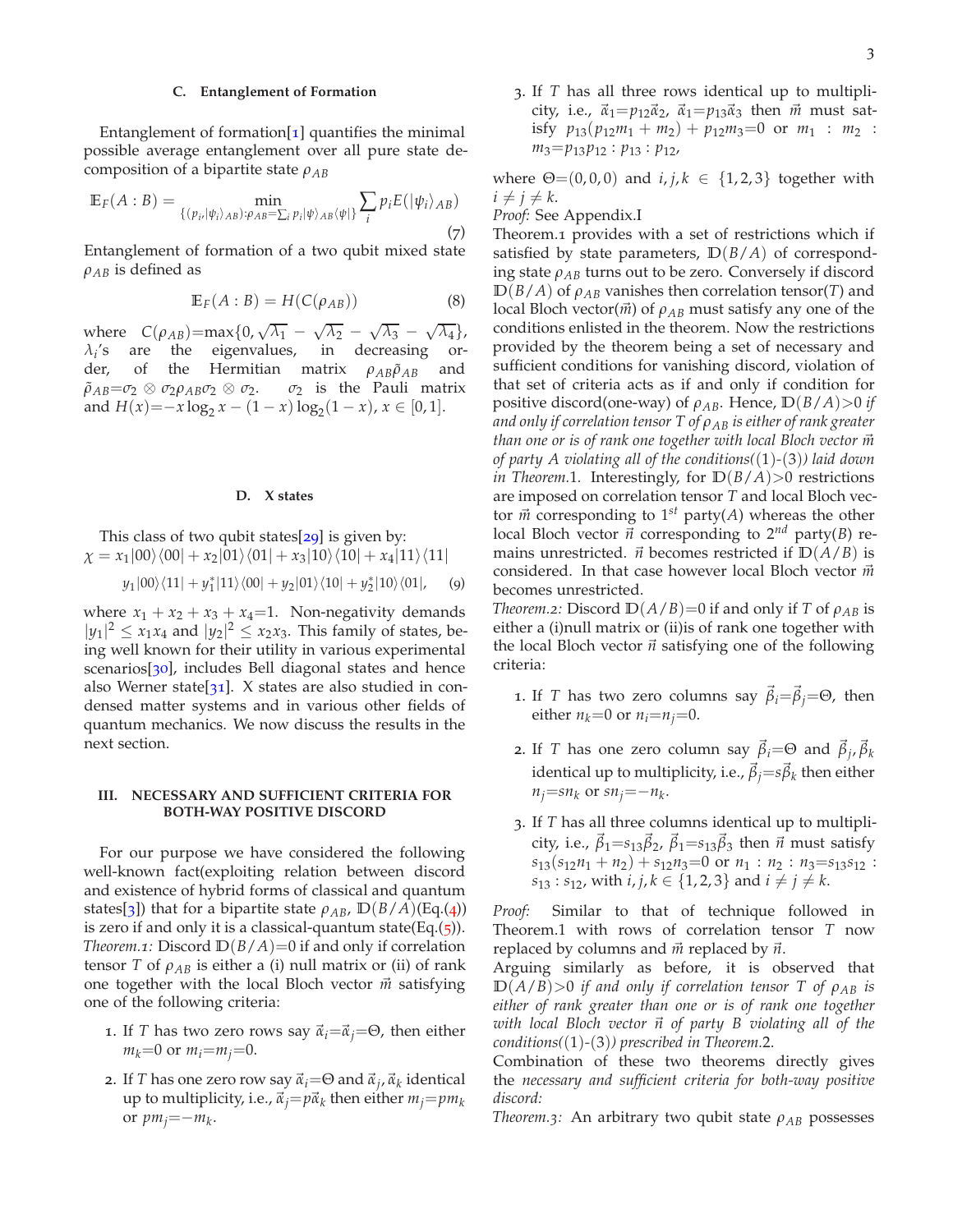both-way positive quantum discord if and only if either (i)correlation tensor *T* of  $\rho_{AB}$  is a matrix of rank greater than one or (ii)is of rank one along with local Bloch vectors  $\vec{m}$  and  $\vec{n}$  violating criteria specified by Theorem.1 and Theorem.2 respectively.

Clearly Theorem.3 gives the set of if and only if conditions for a two qubit state to have both  $D(A/B) > 0$  and  $D(B/A)$ >0, i.e., to have positive discord independent of parties. Hence, irrespective of which of the two parties(sharing two qubits of *ρAB*) plays the role of the auxiliary system, *ρAB* possesses positive discord if and only if it satisfies Theorem.3.

#### **A. Illustrations**

Consider a product state:

$$
\rho_{prod} = \frac{1}{4} (\mathbb{I}_2 + \vec{v}^a \cdot \vec{\sigma}) \otimes (\mathbb{I}_2 + \vec{v}^b \cdot \vec{\sigma}). \tag{10}
$$

Here the local Bloch vectors are  $\vec{v}^a = (v_1^a, v_2^a, v_3^a)$  and  $\vec{v}^b$  = ( $v_1^b$ ,  $v_2^b$ ,  $v_3^b$ ) and correlation tensor *T* has three non zero rows  $\vec{\alpha}_i = v_i^a(v_1^b, v_2^b, v_3^b)(i=1, 2, 3)$ . Clearly the rows are identical up to multiplicity. Here  $p_{12} = \frac{v_1^a}{v_2^a}$  and  $p_{13} = \frac{v_1^a}{v_3^a}$ . So  $v_1^a$  :  $v_2^a$  :  $v_3^a = p_{13}p_{12}$  :  $p_{13}$  :  $p_{12}$ . Hence  $\vec{v}^a$  satisfies Theorem.1(criterion given by (ii.(3)) and so  $D(B/A)=0$ . Similarly it can be checked that  $\vec{v}^b$  satisfies Theorem.2 and hence  $D(A/B)=0$ . This in turn points out that two qubit product state is a both-way discord zero state.

Next we consider *X* states(Eq.([9](#page-2-1))) with real entries. For this class of states, correlation tensor is of the form:

$$
T = diag(2(y_1 + y_2), 2(-y_1 + y_2), x_1 - x_2 - x_3 + x_4),
$$
\n(11)

and local Bloch vectors are given by:

$$
\vec{m} = (0, 0, x_1 + x_2 - x_3 - x_4), \ \vec{n} = (0, 0, x_1 - x_2 + x_3 - x_4)
$$
\n(12)

Clearly, correlation tensor(*T*) of  $\chi$  is of rank 1 if and only if any one of the following holds:

**a:** 
$$
y_1=y_2=0
$$
  
**b:**  $|y_1|=|y_2|$  and  $x_1 + x_4=x_2 + x_3$ .

Now for  $\chi$  to be a classical-quantum state further restrictions are imposed on state parameters via the restricted form of local Bloch vector( $\vec{m}$ ) of party Alice. Considering all the restrictions simultaneously(prescribed by Theorem.1), *χ* becomes a one-way discord non zero state( $D(B/A)$ >0) if and only if each of the followings is violated:

**2:** 
$$
|y_1|=|y_2|
$$
 and  $\vec{X}_1=\vec{X}_2$  where  $\vec{X}_1=(x_1, x_2),$   
 $\vec{X}_2=(x_3, x_4).$ 

Analogously,  $D(A/B) > 0$  if and only if  $\chi$  violates both: **1:**  $y_1 = y_2 = 0$  and

**2:** 
$$
|y_1| = |y_2|
$$
 and  $\vec{Y}_1 = \vec{Y}_2$  where  $\vec{Y}_1 = (x_1, x_3)$ ,  $\vec{Y}_2 = (x_2, x_4)$ .

Combination of above two results indicate that  $\chi$  is a both-way discord non zero state if and only if both of the followings are violated:

**1:** 
$$
y_1 = y_2 = 0
$$
  
\n**2:**  $|y_1| = |y_2|$ ,  $\vec{X}_1 = \vec{X}_2$  where  $\vec{X}_1 = (x_1, x_2)$ ,  $\vec{X}_2 = (x_3, x_4)$   
\nand  $\vec{Y}_1 = \vec{Y}_2$  where  $\vec{Y}_1 = (x_1, x_3)$ ,  $\vec{Y}_2 = (x_2, x_4)$ .

## **B. Comparison with existing criteria**

As already mentioned before, in [[7](#page-5-4)], necessary and sufficient condition for positive quantum discord  $D(B/A)$  was derived for two qudit state where, using a geometrical approach, the authors designed a closed form of  $D(B/A)$ (see Eq.(16) of [[7](#page-5-4)]) restricting correlation tensor and local Bloch vector corresponding to first party. As the detection criterion provided therein depend on geometric measure, it is not considered equivalent to quantum discord(square root of twice geometric discord provides an upper bound of quantum discord for systems of two qubits[[10](#page-5-7)]). In [[10](#page-5-7)], the authors gave a closed form of quantum discord(see Eq.(33) of  $[10]$  $[10]$  $[10]$ ) involving two measurement angles(to be minimized). As the detection algorithm involves numerical optimization $[10]$  $[10]$  $[10]$ , so cannot be considered as an analytical detection criterion. In contrast, the set of necessary and sufficient criteria(Theorem.3) proposed here is analytic. One may note that a quick observation of the theorems discussed provides with explicit forms of classical-quantum(Theorem.1) and also quantum-classical(Theorem.2) states(see Tables.II,III in Appendix). So for a problem requiring knowledge of all possible classical-quantum or quantum-classical states, our approach and hence the criteria prescribed herein turn out to be more useful. Also as Theorem.3 gives the necessary and sufficient criteria for a given state to be both-way non zero quantum discord state, so if a state satisfies criteria set by Theorem.3 then definitely the two classically equivalent definitions of mutual information are different irrespective of whether first or second party plays the role of the measurement apparatus.

### <span id="page-3-0"></span>**IV. PRACTICAL IMPLICATIONS**

Importance of quantum discord in experimental scenarios has already been pointed out. In this context, we

**1:**  $y_1 = y_2 = 0$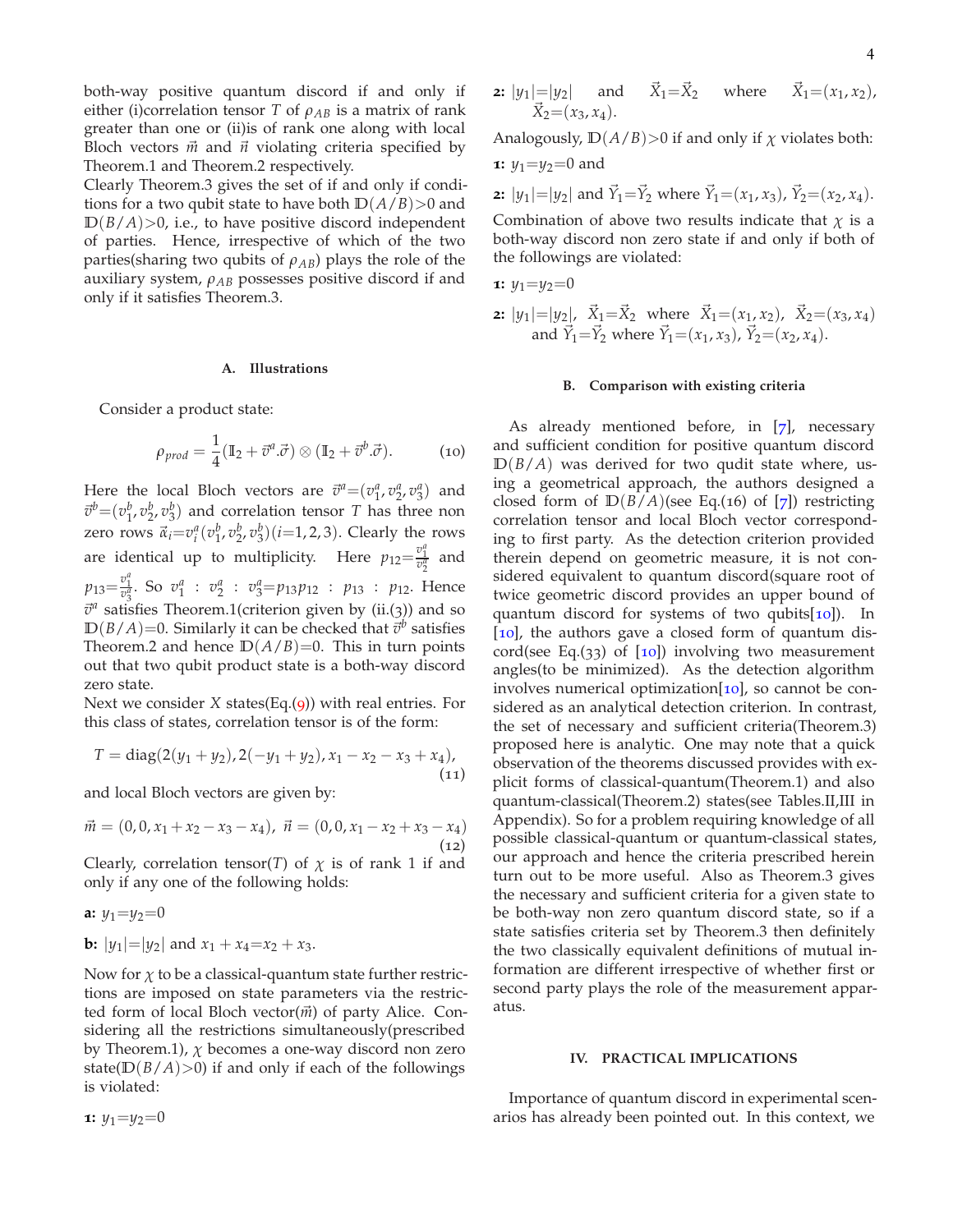consider two particular protocols.

*Quantum State Merging:* It is an information theoretic task where two parties *A* and *B* share a mixed quantum state aiming to merge their parts of the state on one party's(say,*B*'s) side. The task is to be performed in such way that the purification of their shared state remains intact. For that, *A* and *B* need to have access to additional singlets. It was shown in [21, 22] the singlet rate required for this is the conditional entropy  $S(A/B)=S(AB)-S(B)$ . Interestingly both signatures of conditional entropy admit operational interpretation. If  $S(A/B) > 0$ , state merging is possible with this singlet rate and task will not be completed if singlet rate is less than  $S(A/B)$ . However, if  $S(A/B) < 0$ , not only can *A* and *B* merge their parts of the state on *B*'s side without any additional singlet rate by using only LOCC, but also they gain an additional singlet at rate **S**(*A*/*B*) that can be used for future communication. Clearly if **S**(*A*/*B*)=0 state merging is possible via LOCC only but the parties do not gain any *e*-bit. In [32] Cavalcanti *et al.* have shown that

<span id="page-4-0"></span>
$$
\mathbb{D}(A/C) = \mathbb{E}_F(A:B) + \mathbb{S}(A/B) \tag{13}
$$

where the system *C* purifies the state of *A* and *B*.

Notably Eq.([13](#page-4-0)) restricts discord in a bipartite subsystem $(A, C)$  with that of entanglement of formation[1] for subsystem  $(A, B)$  and quantum conditional entropy for the bipartite subsystem (*A*, *B*). Clearly, if a tripartite pure state  $|\psi_{ABC}\rangle$  used in the protocol be such that  $D(A/C)$  vanishes and  $E_F(A:B) > 0$ then  $S(A/B)$  is negative which in turn points out parties *A* and *B* can perform state merging via LOCC with both sender(*A*) and receiver(*B*) gaining  $S(A/B)$ amount of potential that can be used for future communication. Let GGHZ state be used in the protocol:

$$
|\psi\rangle_{GHZ} = \cos(\zeta)|000\rangle + \sin(\zeta)|111\rangle, \ \zeta \in [0, \frac{\pi}{4}]. \tag{14}
$$

For  $|\psi\rangle_{GHZ}$  each of the bipartite subsystems is separable. Hence entanglement of formation in any of the subsystem is zero. Using Theorem.3, it can be checked that discord in each of the possible subsystems also vanishes. This in turn implies that quantum conditional entropy vanishes in each of the bipartite subsys- $tems(Eq.(13))$  $tems(Eq.(13))$  $tems(Eq.(13))$ . Hence, in this case, for every possible distribution of qubits of  $|\psi\rangle_{GHZ}$  between parties, the sender party need not communicate any information to the receiver party for state merging but no *e*−bit is gained for future use. However *e*-bit is gained if W state is considered:

<span id="page-4-1"></span>
$$
|\psi\rangle_W = \cos(\zeta_1)|001\rangle + \sin(\zeta_1)\sin(\zeta_2)|010\rangle +
$$
  

$$
\sin(\zeta_1)\cos(\zeta_2)|100\rangle, \ \zeta_1, \zeta_2 \in [0, \frac{\pi}{2}].
$$
 (15)

There exist states from W family of states, such that when used in the protocol, **S**(*A*/*B*) becomes negative implying that parties *A* and *B* can perform state merging with −**S**(*A*/*B*) *e*−bits left over. For instance con-sider the state from W family(Eq.([15](#page-4-1))) for  $\zeta_1 = \frac{\pi}{2}$ ,  $\zeta_2 = \frac{\pi}{4}$ . Correlation tensor of the bipartite state( $\rho_{AC}$ ,say) shared between *A* and *C* is a null matrix and hence  $D(A/C)=0$ .  $E_F(A:B)=1$ . So this state, if shared between *A*, *B* and *C*, *A* and *B* perform state merging with LOCC with 1 *e*-bit left over. Now both GGHZ and W are genuine tripartite entangled states. If a separable tripartite state is used instead, then each of the bipartite subsystems being a product state, is both-way discord zero state. Hence here for arbitrary arrangements of qubits, there need not be any communication between sender and receiver parties for the purpose of state merging but nothing will be left for future use.

However this is not the case if a biseparable state with real parameters is used:

$$
|\psi\rangle_{bis} = (s_{11}|00\rangle + s_{12}|11\rangle) \otimes (f_1|0\rangle + f_2|1\rangle), \quad (16)
$$

where *s*11,*s*<sup>12</sup> are the Schmidt coefficients and  $|s_{11}|^2 + |s_{12}|^2 = 1$ ,  $|f_1|^2 + |f_2|^2 = 1$ . Clearly  $\mathbb{E}_F(A : B) = 1$ . Also correlation tensor and local Bloch vector of party *A* for the reduced bipartite state( $\rho_{AC}$ ,say) satisfy a criterion specified in Theorem.1. So if this state is used then state merging is possible for subsystem involving parties *A* and *B* via LOCC only and 1 *e*-bit remains unused.

*Unilocal Broadcasting:* Quantum broadcasting[[33](#page-5-18)] is a generalization of quantum cloning $[34]$  $[34]$  $[34]$ . This task mainly deals with copying a set of density operators using linear operations(unlike unitary operations for quantum cloning). Piani *et al.*[[35](#page-5-20)] considered a more generalized scenario where a multipartite state(*ρ*,say) is shared between three parties *A*, *B* and *C*. The main task in this scenario, referred to as *local broadcasting* is to broadcast *ρ* having access to only local operations(communication between the parties is not allowed). Recently, Luo has introduced the task of *unilocal broadcasting*[36–38]. This scenario lies in between quantum and local broadcasting. It has been shown that in this task any classical-quantum(classical with respect to the broadcasting, i..e, sender party) bipartite state is useful and viceversa. Hence, when first party $(A)$  is the sender(broadcasting party), any two qubit state  $\rho_{AB}$  can be used in the protocol if and only if corresponding state parameters are restricted by Theorem.1. On the other hand if *A* is at the receiving end(i.e., party *B* broadcasts) then  $\rho_{AB}$  is useful if and only if parameters of  $\rho_{AB}$  abide by restrictions prescribed in Theorem.2.

As has been already pointed out before that the if and only if criteria provided in the present work have multi-faceted utility for practical purposes involving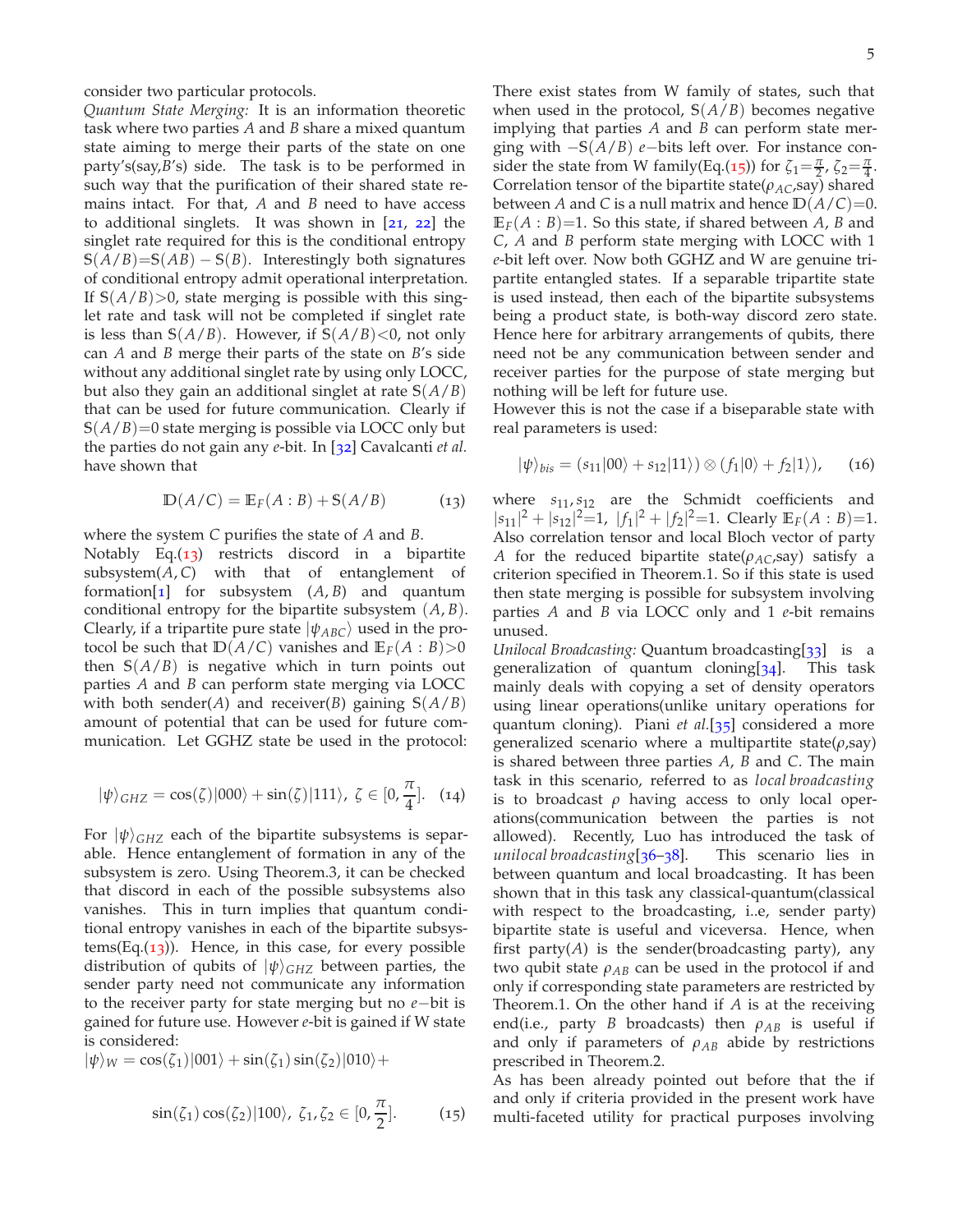quantum states. We have included two such instances. To be precise, criteria formulated herein may be helpful to detect utility of any known two qubit bipartite state(avoiding any further measurement) in an information processing task that relies upon discord of state(involved in corresponding protocol).

### <span id="page-5-14"></span>**V. CONCLUSION**

Undoubtedly quantum discord plays a pragmatic role in exploiting quantumness from unentangled states. However, till date, given an arbitrary two qubit state, it is not possible analytically to detect whether it is a non-zero quantum discord state or not. In this letter we have provided an analytic solution to this problem by formulating a set of criteria(Theorem.3) detecting non vanishing quantum discord characterized by party symmetry. So given a state, one can now check whether it is discord non zero or not without subjecting it to any further measurement.

Traditionally, the classical party involved is assumed to perform only projective measurements for detecting or for measuring quantum discord. Recently more gen-eralized measurements(POVMs)[[39](#page-5-21), [40](#page-5-22)] are considered. Though we have followed the traditional path only, but our approach(being completely algebraic) can be easily generalized so as to derive the necessary and sufficient conditions while considering POVMs.

- [1] R. Horodecki, P. Horodecki, M. Horodecki and K. Horodecki, Rev. Mod. Phys. **81**, 865-942 (2009).
- <span id="page-5-0"></span>[2] A. Datta, A. Shaji and C. M. Caves, Phys. Rev. Lett. **100**, 050502 (2008).
- <span id="page-5-1"></span>[3] H. Ollivier and W. H. Zurek, Phys. Rev. Lett. **88**, 017901 (2001).
- [4] M. D. Lang, C. M. Caves and A. Shaji, Int. J. Quantum. Inform. 09, 1553-1586(2011).
- <span id="page-5-2"></span>[5] A. Datta, Phys. Rev. A **80**, 052304 (2009).
- <span id="page-5-3"></span>[6] B. Bylicka, D. Chruscinski, Phys. Rev. A **81**, 062102 (2010).
- <span id="page-5-4"></span>[7] Borivoje Dakic, Vlatko Vedral, Caslav Brukner, Phys. Rev. Lett. **105**, 190502 (2010).
- <span id="page-5-5"></span>[8] Maziero, J., and R. M. Serra, Int. J. Quantum. Inform. **10**, 1250028 (2012).
- <span id="page-5-6"></span>[9] Ferraro. A., *et. al.*, Phys. Rev. A **81**, 052318 (2010).
- <span id="page-5-7"></span>[10] D. Girolami and G. Adesso, Phys. Rev. A **83**, 052108  $(2011).$
- [11] R. Laflamme, D. G. Cory, C. Negrevergne, and L. Viola, Quantum Inf. Comput. **2**, 166 (2002).
- [12] J. Oppenheim, M. Horodecki, P. Horodecki and R. Horodecki, Phys. Rev. Lett. **89**, 180402 (2002).
- [13] Z. Merali, Nature (London) **474**, 24 (2011).
- [14] K. Modi, A. Brodutch, H. Cable, T. Paterek and V. Vedral, Rev. Mod. Phys. **84**, 1655-1707 (2012).
- [15] A. Brodutch, and D. R. Terno, Phys. Rev. A **83**, 010301  $(2011).$
- [16] V. Giovannetti, S. Lloyd, and L. Maccone, Phys. Rev. Lett. **96**, 010401 (2006).
- [17] K. Modi, H. Cable, M. Williamson, and V. Vedral, Phys. Rev. X **1**, 021022 (2011).
- <span id="page-5-8"></span>[18] Sachdev, S., Quantum Phase Transitions(Cambridge University Press, Cambridge, England), 2000.
- <span id="page-5-9"></span>[19] Amico, L., *et. al.*, Rev. Mod.Phys. **80**, 517 2008.
- [20] M. Piani, P. Horodecki, and R. Horodecki, Phys. Rev. Lett. **100**, 090502 (2008).
- [21] M. Horodecki, J. Oppenheim and A. Winter, Nature **436**, 673-676 (2005).
- [22] M. Horodecki, J. Oppenheim and A. Winter, Comm. Math. Phys. **269**, 107 (2007).
- <span id="page-5-10"></span>[23] Nielsen, M. A., and I. Chuang, Quantum Computation and Quantum Information (Cambridge University Press, Cambridge, England) (2000).
- <span id="page-5-11"></span>[24] W. H. Zurek, Ann. Phys. (Leipzig) **9**, 855 (2000).
- <span id="page-5-12"></span>[25] M. Zwolak, H. T. Quan, and W. H. Zurek, Phys. Rev. A **81**, 062110 (2010).
- <span id="page-5-13"></span>[26] K. Maruyama, F. Nori, and V. Vedral, Rev. Mod. Phys. **81**, 1 (2009).
- [27] R. Srikanth, S. Banerjee, and C. M. Chandrashekar, Phys. Rev. A **81**, 062123 (2010).
- [28] G. L. Giorgi, F. Galve, G. Manzano, P. Colet, and R. Zambrini, Phys. Rev. A **85**, 052101 (2012).
- <span id="page-5-15"></span>[29] T. Yu and J. H. Eberly, Quantum Inform. and Comput.**7**, 459-468 (2007).
- <span id="page-5-16"></span>[30] A.R.P Rau,J. Phys. A: Math. Theor. **42**, 412002 (2009).
- <span id="page-5-17"></span>[31] R. F. Werner, Phys. Rev. A **40**, 4277 (1989).
- [32] D. Cavalcanti, L. Aolita, S. Boixo, K. Modi, M. Piani and A. Winter, Phys. Rev. A **83**, 032324 (2011).
- <span id="page-5-18"></span>[33] H. Barnum, C. Caves, C. Fuchs, R. Jozsa, and B. Schumacher, Phys. Rev. Lett. **76**, 2818-2821 (1996).
- <span id="page-5-19"></span>[34] W. K. Wootters, and W. H. Zurek, Nature (London) **299**, 802-803 (1982).
- <span id="page-5-20"></span>[35] Piani, M., P. Horodecki, and R. Horodecki, Phys. Rev. Lett.**100**, 090502 (2008).
- [36] S. Luo, Lett. Math. Phys. **92**, 143 (2010).
- [37] Luo, S., N. Li, and X. Cao, 2009, Phys. Rev. A **79**, 054305.
- [38] Luo, S., and W. Sun, Phys. Rev. A **82**, 012338 (2010).
- <span id="page-5-21"></span>[39] Adesso, G., and A. Datta, Phys. Rev. Lett. **105**, 030501 (2010).
- <span id="page-5-22"></span>[40] Adesso, G., and D. Girolami, Int. J. Quantum. Inform. **09**, 1773 (2011).

# **VI. APPENDIX**

*Proof of Theorem.1* Consider the Bloch sphere repres-entation(Eq.([1](#page-1-3))) of an arbitrary two qubit state  $\rho_{AB}$ . By applying suitable local unitary operations, state  $\rho_{AB}^{'}$  can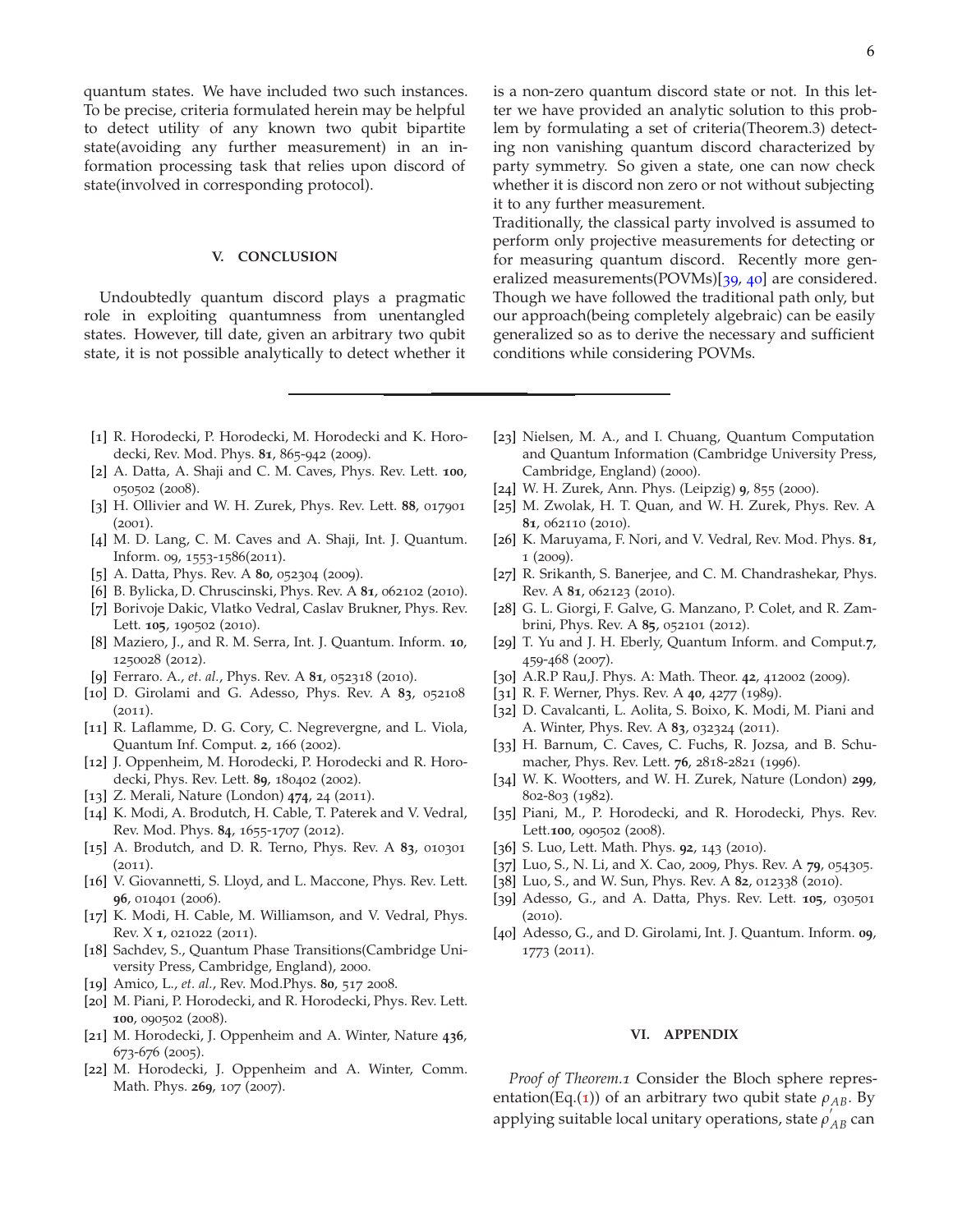be obtained such that:

<span id="page-6-0"></span>
$$
\rho_{AB}^{'}=\frac{1}{2^2}(\mathbb{I}_{2\times 2}+\vec{a}.\vec{\sigma}\otimes\mathbb{I}_2+\mathbb{I}_2\otimes\vec{b}.\vec{\sigma}+\sum_{i=1}^3r_{ii}\sigma_i\otimes\sigma_i),\quad(17)
$$

where correlation tensor matrix(*T*) has been reduced to a diagonal matrix  $R = diag(r_{11}, r_{22}, r_{33})$ . The elements  $r_{ii}(i=1, 2, 3)$  correspond to three eigen values of real symmetric matrix *T <sup>t</sup>T*. As discord remains invariant under local unitary operations, hence if  $D(B/A)=0$  for  $\rho'_{AB}$ , then  $D(B/A)$  vanishes for  $\rho_{AB}$  also. So we first consider  $\rho'_{AB}$  and simplify the criteria(for vanishing discord) satisfied by parameters of  $\rho'_{AB}$  and then derive the restrictions which in turn will be imposed on parameters of the original two qubit state  $\rho_{AB}$ .

Now, as already mentioned in the main text, **D**(*B*/*A*) vanishes if and only if  $\rho'_{AB}$  is a classical-quantum state(Eq.([5](#page-1-2))). We will search all such  $\rho'_{AB}$  for which there exists  $\vec{w}^a$  so that  $\rho'_{AB}$  can be written in form given by Eq.([5](#page-1-2)), i.e.,  $\rho'_{AB}$  is a classical-quantum state. Hence we assume existence of  $\vec{w}^a$  and explore the restrictions imposed on state parameters of  $\rho'_{AB}$  therein. For that, we compare the coefficients of  $|ij\rangle\langle kl|(i, j, k, l \in \{0, 1\})$ coming from Bloch-sphere representation of  $\rho'_{AB}$  given by Eq.([17](#page-6-0)) and that coming due to  $\rho'_{AB}$  being considered as a classical-quantum state(eq. $(5)$  $(5)$  $(5)$ ). Clearly, coefficient of  $|ij\rangle\langle kl|$  should be same in both representations  $\forall i, j, k, l \in \{0, 1\}$ . Comparing coefficient of  $|00\rangle\langle00|$ and  $|01\rangle\langle01|$  we get respectively:

$$
-a_3 + a_1 w_1^a w_3^a + a_2 w_2^a w_3^a + r_{33} (-1 + (w_3^a)^2) + (w_3^a)^2 a_3 = 0.
$$
\n(18)

<span id="page-6-1"></span>and

$$
-a_3 + a_1 w_1^a w_3^a + a_2 w_2^a w_3^a + r_{33} (1 - (w_3^a)^2) + (w_3^a)^2 a_3 = 0.
$$
\n(19)

Subtracting Eq. $(19)$  $(19)$  $(19)$  from Eq. $(18)$  $(18)$  $(18)$  we get:

$$
r_{33}(1-(w_3^a)^2)=0.
$$
 (20)

Now comparing coefficient of  $|11\rangle\langle00|$  and equating real and imaginary parts we get respectively:

$$
-(w_3^a)^2r_{11}+r_{22}-(w_2^a)^2(r_{11}+r_{22})=0
$$
 (21)

and

$$
w_1^a w_2^a (r_{11} + r_{22}) = 0.
$$
 (22)

Then comparing coefficient of  $|10\rangle\langle01|$  and equating real and imaginary parts we get respectively:

$$
-(w_3^a)^2r_{11}-r_{22}+(w_2^a)^2(-r_{11}+r_{22})=0
$$
 (23)

and

$$
w_1^a w_2^a (r_{11} - r_{22}) = 0.
$$
 (24)  
Subtracting Eq.(23) from Eq.(21) we get:

$$
r_{22}(1-(w_2^a)^2)=0.\t(25)
$$

Adding Eq. $(23)$  $(23)$  $(23)$  to Eq. $(21)$  $(21)$  $(21)$  we get:

<span id="page-6-8"></span><span id="page-6-7"></span>
$$
r_{11}(1-(w_1^a)^2)=0.\t(26)
$$

Again  $\vec{w}^a$  being a unit vector:

$$
(w_1^a)^2 + (w_2^a)^2 + (w_3^a)^2 = 1 \tag{27}
$$

Simultaneous consideration of eqs.([20](#page-6-5),[25](#page-6-6),[26](#page-6-7),[27](#page-6-8)) implies that at least two of  $r_{11}$ ,  $r_{22}$  and  $r_{33}$  must be 0.

Hence, without any loss of generality,  $\vec{w}^a$  exists if and only if either (i) all  $r_{ii}=0(i=1, 2, 3)$  or (ii)  $r_{11}=r_{22}=0$  but  $r_{33} \neq 0$  and  $(w_3^a)^2 = 1$ , i.e.,  $\vec{w}^a = (0, 0, \pm 1)$ . We consider case(i) and (ii) separately.

Case(i):  $r_{11} = r_{22} = r_{33} = 0$ :

Comparing coefficient of  $|00\rangle\langle00|$  we get:

<span id="page-6-9"></span>
$$
a_1 w_1^a w_3^a + a_2 w_2^a w_3^a + (-1 + (w_3^a)^2) a_3 = 0.
$$
 (28)

Comparing coefficient of  $|01\rangle\langle00|$  and equating real and imaginary parts we get respectively:

$$
(-1 + (w_1^a)^2)a_1 + a_3w_1^a w_3^a + a_2w_1^a w_2^a = 0 \qquad (29)
$$

<span id="page-6-10"></span>and

$$
(-1 + (w_2^a)^2)a_2 + a_3w_2^a w_3^a + a_1w_1^a w_2^a = 0 \qquad (30)
$$

Eq.([28](#page-6-9))× $w_2^a$ -Eq.([30](#page-6-10))× $w_3^a$  gives:

<span id="page-6-12"></span><span id="page-6-11"></span>
$$
\frac{a_2}{w_2^a} = \frac{a_3}{w_3^a}.\tag{31}
$$

<span id="page-6-2"></span>Similarly, Eq.([29](#page-6-11)) $\times w_2^a$ -Eq.([30](#page-6-10)) $\times w_1^a$  gives:

<span id="page-6-13"></span>
$$
\frac{a_2}{w_2^a} = \frac{a_1}{w_1^a}.\tag{32}
$$

Combining last two Eqs $(31,32)$  $(31,32)$  $(31,32)$  $(31,32)$  $(31,32)$ , we get:

$$
\frac{w_1^a}{a_1} = \frac{w_2^a}{a_2} = \frac{w_3^a}{a_3} = \text{K(say)}
$$
 (33)

<span id="page-6-5"></span>Hence,

$$
w_i^a = \mathbb{K}a_i, \, i = 1, 2, 3 \tag{34}
$$

<span id="page-6-4"></span>Using Eq.([27](#page-6-8)), we get  $\mathbb{K} = \frac{1}{\sum_{i=1}^{3} a_i^2}$ .

With  $r_{ii} = 0(i=1, 2, 3)$ , and  $\vec{w}^{\hat{a}} = K(a_1, a_2, a_3)$ , coefficient of each of the term  $|i j \rangle \langle k l | (i, j, k, l \in \{0, 1\})$  $|i j \rangle \langle k l | (i, j, k, l \in \{0, 1\})$  $|i j \rangle \langle k l | (i, j, k, l \in \{0, 1\})$  from Eq.(1) matches with that from Eq. $(5)$  $(5)$  $(5)$ .

<span id="page-6-3"></span>∴ For  $r_{ii} = 0(i=1, 2, 3)$ ,  $\rho'_{AB}$  is a classical-quantum state(Eq.([5](#page-1-2))) with  $\vec{w}^a$  = K( $a_1$ ,  $a_2$ ,  $a_3$ ) where K =  $\pm \frac{1}{\sqrt{2^3}}$  $\sum_{i=1}^{3} a_i^2$ . Case(ii): Without loss of any generality, let  $r_{11}=r_{22}=0$ but  $r_{33} \neq 0$  and  $w^a = (0, 0, \pm 1)$ . Following similar pro-

cedure of comparing coefficients, we get that  $\rho'_{AB}$  is a classical-quantum state if  $a_1 = a_2 = 0$ .

<span id="page-6-6"></span>Discussing the two possible cases,we get in totality that  $\rho'_{AB}$  is a classical-quantum state if it is in one of the forms prescribed in Table.(I).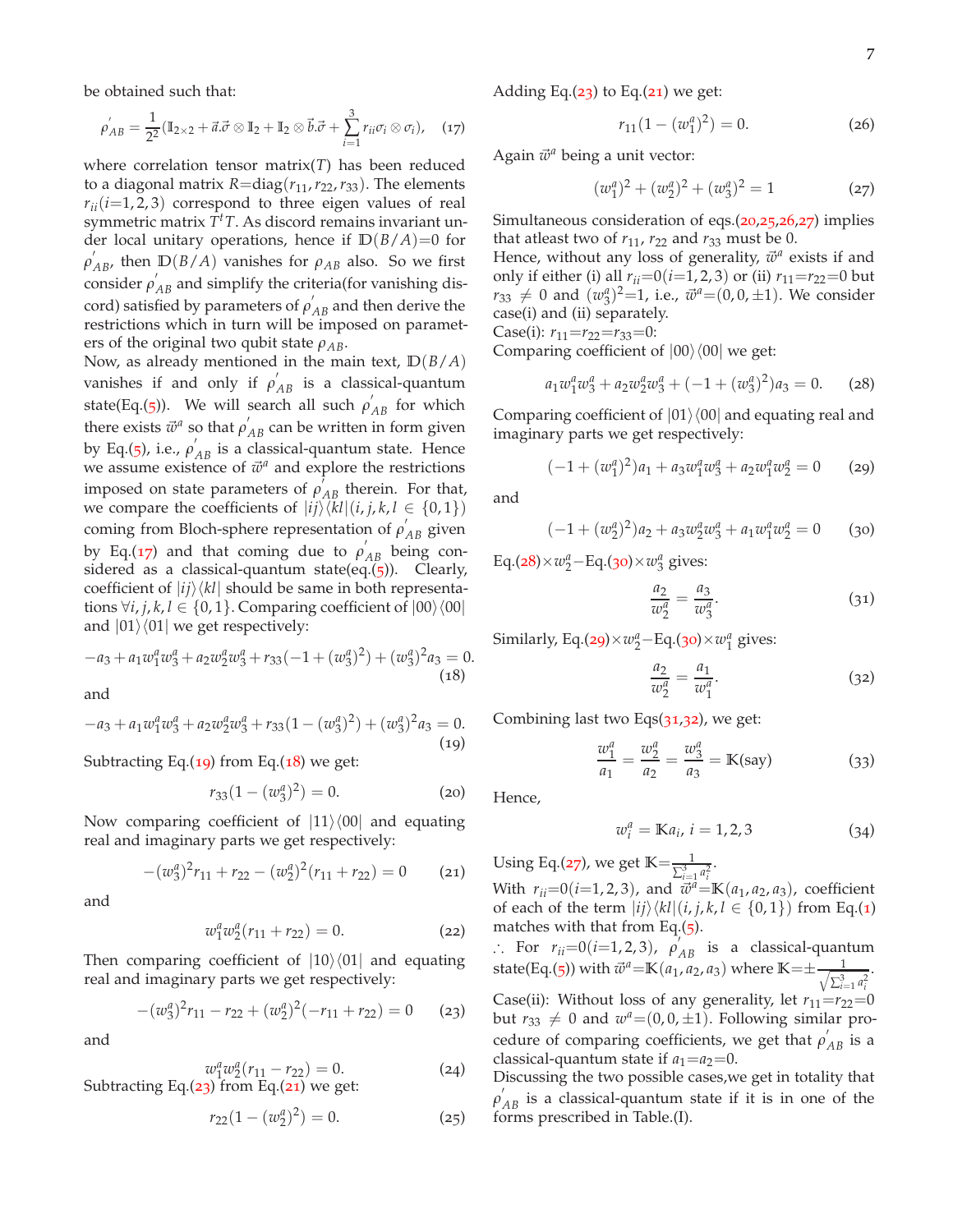| State                                                                                                                   | $\vec{\pi}^{\rho}$                                                                                                                                                                                               |
|-------------------------------------------------------------------------------------------------------------------------|------------------------------------------------------------------------------------------------------------------------------------------------------------------------------------------------------------------|
| $\frac{1}{2^2}(\mathbb{I}_{2\times 2}+\vec{a}.\vec{\sigma}\otimes\mathbb{I}_2+\mathbb{I}_2\otimes\vec{b}.\vec{\sigma})$ | $\pm \frac{1}{\sqrt{\sum_{i=1}^{3} a_i^2}} (a_1, a_2, a_3)$                                                                                                                                                      |
|                                                                                                                         | $\frac{1}{2}(I_{2\times 2} + a_i \sigma_i \otimes I_2 + I_2 \otimes \vec{b}.\vec{\sigma} + r_{ii} \sigma_i \otimes \sigma_i)(i=1,2,3)$ $ \vec{w}^a$ has $w_i^a = \pm 1(i=1,2,3)$ and two other components are 0. |

Table I: Possible forms of  $\rho'_{AB}$  as a classical quantum state(Eq.([5](#page-1-2))) with direction along which Alice performs orthogonal measurements.

Now if possible, let there exist  $\rho'_{AB}$  such that it does not corresponds to any of the form prescribed in Table.(I) but is a classical-quantum state. Hence neither of Case(i) nor Case(ii) holds. Now  $\rho'_{AB}$  is a classicalquantum state implies existence of a suitable unit vector  $\bar{\vec{w}}^a$  (along which Alice performs orthogonal projection). However existence of  $\vec{w}^a$  demands any one of the two cases(Case(i), Case(ii)) to hold. So we arrive at a contradiction which in turn guarantees that  $\rho'_{AB}$  is a classicalquantum state if and only if it is one of the forms enlisted in Table.(I).

Having simplified the criteria to be satisfied by parameters of  $\rho'_{AB}$ , we next analyze the restrictions imposed on parameters of *ρAB* via the criteria satisfied by parameters of  $\rho'_{AB}$ . For that we consider the two cases individually.

Case(i):  $r_{ii} = 0(i=1, 2, 3)$ 

Here *R* turns out to be a null matrix implying that all the eigen values of symmetric matrix *T <sup>t</sup>T* are 0. Now sum of all eigen values of  $T^tT$  is given by  $\sum_{i,j=1}^3 t_{ij}^2$ . Each eigen value being 0, we get  $\sum_{i,j=1}^{3} t_{ij}^2 = 0$ . This relation together with the fact that *T* is a real matrix gives  $t_{ii}$ =0 $\forall i, j \in \{1, 2, 3\}$ . Hence *T* turns out to be a null matrix when  $r_{11} = r_{22} = r_{33} = 0$ .

Case(ii): Any two of  $r_{11}$ ,  $r_{22}$ ,  $r_{33}=0$ , say  $r_{jj}=r_{kk}=0$  and  $r_{ii} \neq 0$  where *i j*,  $k \in \{1, 2, 3\}$  and  $i \neq j \neq k$ . This in turn implies two of the three real eigen values of  $T<sup>t</sup>T$  are 0. Hence, sum of product of eigen values(taking two at a time) vanishes and also the product of all three eigen values vanishes. These two conditions put restrictions over row vectors( $\vec{\alpha_i}$  or simply  $\vec{\alpha_i}$  ( $i = 1, 2, 3$ )) respectively as follow:

<span id="page-7-0"></span>
$$
\sum_{i,j=1}^{3} |\vec{\alpha}_i|^2 |\vec{\alpha}_j|^2 = \sum_{i,j=1}^{3} (\vec{\alpha}_i \cdot \vec{\alpha}_j)^2, i \neq j \tag{35}
$$

and

$$
\Pi_{i=1}^{3} |\vec{\alpha}_{i}|^{2} - \sum_{i,j,k=1}^{3} |\vec{\alpha}_{k}|^{2} (\vec{\alpha}_{i}.\vec{\alpha}_{j})^{2} + 2(\vec{\alpha}_{1}.\vec{\alpha}_{2})(\vec{\alpha}_{1}.\vec{\alpha}_{3})(\vec{\alpha}_{2}.\vec{\alpha}_{3}), i \neq j \neq k
$$
\n(36)

Simplifying Eq.([35](#page-7-0)) we get:

$$
\sum_{i,j=1}^{3} |\vec{\alpha}_i|^2 |\vec{\alpha}_j|^2 \sin^2(\theta_{ij}) = 0, i \neq j
$$
 (37)

where  $\theta_{ij}$  denotes the angle in between row vectors  $\vec{\alpha}_i$ and  $\vec{a}_j(i, j \in \{1, 2, 3\}$  and  $i \neq j$ ). Sum of squares of real quantities being 0, each of the term under summation vanishes:

<span id="page-7-1"></span>
$$
|\vec{\alpha}_i|^2 |\vec{\alpha}_j|^2 \sin^2(\theta_{ij}) = 0, i \neq j \text{ and } i, j \in \{1, 2, 3\}. \tag{38}
$$

The possible cases which arise from Eq. $(38)$  $(38)$  $(38)$  are:

- **a:** each of  $\vec{\alpha}_i(i=1,2,3)$  is a zero vector  $\Theta$ . In this case *T* is a null matrix which is same as that in Case(i).
- **b:** any two of row vectors, say  $\vec{\alpha}_i = \vec{\alpha}_j = \Theta$  and  $\vec{\alpha}_k \neq 0$  ( $i \neq j$  $j \neq k$ ).
- **c:** any one of the row vectors say  $\vec{\alpha}_i = \Theta$ . Then  $\theta_{ki} = n\pi(k \neq j \neq i)$  which in turn implies that  $\vec{\alpha}_i$  and  $\vec{\alpha}_k$  are scalar multiple of each other, i.e., identical up to multiplicity.
- **d:** none of  $\vec{a}$ <sub>*i*</sub> is  $\Theta$  which in turn guarantees that all three row vectors are scalar multiple of each other.

Combining all these possibilities we get that in Case(ii) either *T* is a null matrix or is of rank 1. Hence, combining cases (i) and (ii) we can conclude that when  $\rho'_{AB}$ , obtained from the original state  $\rho_{AB}$  under application of suitable local unitary operations, is a classical-quantum state, the correlation tensor *T* of  $\rho_{AB}$  is either a null matrix or is of rank 1.

Now if possible let there exists  $\rho_{AB}$  with correlation tensor *T* of rank greater than 1 such that  $\rho'_{AB}$  obtained from it( $\rho_{AB}$ ) is a classical-quantum state. But it has already been argued that  $\rho'_{AB}$  is classical-quantum state if and only if the correlation tensor *R* of  $\rho'_{AB}$  satisfies any of two cases(Case(i), Case(ii)) which in turn restricts correlation tensor *T* to be either null matrix or of rank 1. This contradicts our assumption that *T* is of rank greater than 1. Hence  $\rho'_{AB}$ , obtained from  $\rho_{AB}$  under application of suitable local unitary operations is classical-quantum state if and only if correlation tensor *T* of original state *ρAB* is either a null matrix or is of rank 1.

Now we are assuming that there exist suitable local unitary operations which on application converts *ρAB* to  $\rho'_{AB}$ . This assumption in turn put further restrictions over parameters of  $\rho_{AB}$ . Note from Table.I that for  $\rho'_{AB}$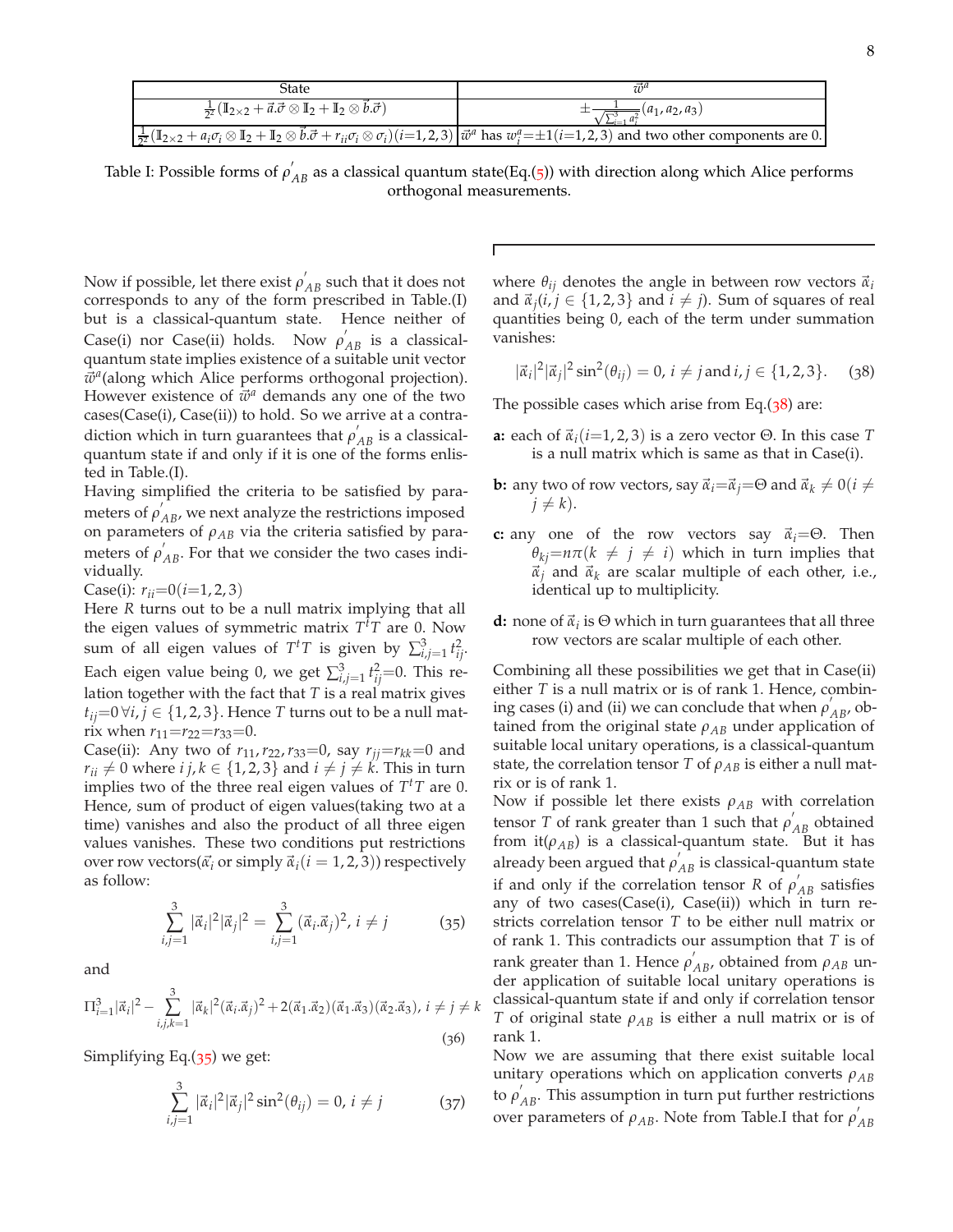to be a classical quantum state, apart from correlation tensor *R*, restrictions are imposed only on local Bloch vector( $\vec{a}$ ) of party *A* while the Bloch vector( $\vec{b}$ ) of party *B* remains unrestricted. Hence restrictions will be imposed on local Bloch vector *m*~ possessed by *A* for the original state  $\rho_{AB}$  while that possessed by  $B(\vec{n})$  will remain unrestricted. We next explore these restrictions.

*Existence of local unitary operations:* First we consider Case(i): Here correlation tensor of  $\rho'_{AB}$  is a null matrix which restricts correlation tensor of  $\rho_{AB}$  to be a null matrix(as discussed). Hence in this case identity operations suffice to be the local unitary operations over both parties' qubits. So no further restriction is imposed over parameters of  $\rho_{AB}$ , i.e., both  $\vec{m}$  and  $\vec{n}$  remain unrestricted.

Next we consider the other case, i.e, Case(ii) where the diagonal correlation tensor of  $\rho'_{AB}$  has only one non zero entry say  $r_{kk} \neq 0$  and the local Bloch vector of party *A* has only one non zero component( $a_k \neq 0$ ).

Before starting analysis, we point out the fact that correlation matrix *T* being a real matrix, *T <sup>t</sup>T*, *TT<sup>t</sup>* , *R* and all the corresponding eigen vectors are real. So henceforth we consider transpose in place of conjugate transpose. Performing local unitary operations  $U_A$ ,  $U_B(U_A)$  on  $A$ 's qubit and  $U_B$  on  $B$ 's qubit) on a state implies rotating local Bloch vectors  $\vec{m}$  and  $\vec{n}$ (Eq.([1](#page-1-3))) of *A* and *B* respectively:

<span id="page-8-1"></span>
$$
\vec{m} \to \vec{a} = \mathbb{Q}_A \vec{m} \tag{39}
$$

$$
\vec{n} \to \vec{b} = Q_B \vec{n} \tag{40}
$$

$$
T \to R = \mathbb{Q}_A T(\mathbb{Q}_B)^{\dagger}, \tag{41}
$$

<span id="page-8-0"></span>where  $\mathbb{Q}_A$ ,  $\mathbb{Q}_B$  denote rotation matrices. Now for any matrix there exists singular value decomposition(SVD). Hence for correlation tensor *T*(Eq.([1](#page-1-3))),

$$
T = M \Xi N, \tag{42}
$$

where  $MM^{\dagger} = M^{\dagger}M = I_3 = NN^{\dagger} = NN^{\dagger}N$  and Ξ=diag(*ς*<sup>1</sup> , *ς*2, *ς*3). *M* consists of left singular vectors of *T*(i.e. eigen vectors of *TT<sup>t</sup>* ) and *N* consists of right singular vectors of *T*(i.e. eigen vectors of *T <sup>t</sup>T*). Clearly, Eq.([41](#page-8-0)) represents the singular value decomposition of correlation tensor *T* :

$$
\Xi = R = \text{diag}(r_{11}, r_{22}, r_{33}). \tag{43}
$$

where  $r_{ii}$ ( $i = 1, 2, 3$ ) denote singular values of *T*(i.e., square roots of eigen values of *T <sup>t</sup>T*),

$$
Q_A = M^{\dagger} \text{ and } Q_B = N^{\dagger}. \tag{44}
$$

Now *M* consists of eigen vectors of *TT<sup>t</sup>* . Denoting eigen vectors of  $TT^t$  as  $\vec{e}_i = (e_{i1}, e_{i2}, e_{i3})^t$ , we get:

<span id="page-8-2"></span>
$$
M^{t} = \begin{pmatrix} \vec{e}_{1}^{t} \\ \vec{e}_{2}^{t} \\ \vec{e}_{3}^{t} \end{pmatrix} = \begin{pmatrix} e_{11} & e_{12} & e_{13} \\ e_{21} & e_{22} & e_{23} \\ e_{31} & e_{32} & e_{33} \end{pmatrix}
$$
(45)

In Case(ii), for  $\rho'_{AB}$  to be a classical-quantum state, local Bloch vector  $\vec{a}$  of state  $\rho'_{AB}$  must have two zero components, say  $a_i = a_j = 0$ . Using that fact along with the Eqs $(39,45)$  $(39,45)$  $(39,45)$  $(39,45)$  $(39,45)$  we get:

<span id="page-8-3"></span>
$$
\vec{e}_i \cdot \vec{m} = \vec{e}_j \cdot \vec{m} = 0 \text{ and } \vec{e}_k \cdot \vec{m} = a_k, \ i, j, k \in \{1, 2, 3\}, \ i \neq j \neq k. \tag{46}
$$

If  $a_k=0$  then Eq.([46](#page-8-3)) implies that  $\vec{m}$  must be Θ. Now consider the other possibility:  $a_k \neq 0$ . Then  $\vec{m} \neq \Theta$ . Hence  $\vec{m}$  is orthogonal to both  $\vec{e}_i$  and  $\vec{e}_j$ . Now each of  $\vec{e}_i(i=1, 2, 3)$  and  $\vec{m} \in \mathbb{R}^3$ . Also  $\vec{e}_1, \vec{e}_2, \vec{e}_3$  being eigen vectors of a  $3 \times 3$  real symmetric matrix( $TT<sup>t</sup>$ ) are orthogonal to each other. Combining all these facts it can be concluded that  $\vec{m} || \vec{e}_k$ , i.e.,  $\vec{m}$  is an eigen vector of *TT<sup>t</sup>* . Now for the current case(Case(ii)), *R* has only one non zero singular values, i.e., *TT<sup>t</sup>* has only one non zero eigen value. So *m*~ is either an eigen vector corresponding to eigen value 0 or an eigen vector corresponding to the non zero eigen value. We deal with both the cases. Before that we first introduce some notations to be used henceforth.

• Let  $\Gamma = TT^t$  be given by:

<span id="page-8-4"></span>
$$
\Gamma = \begin{pmatrix} \vec{\gamma}_1 \\ \vec{\gamma}_2 \\ \vec{\gamma}_3 \end{pmatrix} = \begin{pmatrix} |\vec{\alpha}_1|^2 & \vec{\alpha}_1 . \vec{\alpha}_2 & \vec{\alpha}_1 . \vec{\alpha}_3 \\ \vec{\alpha}_1 . \vec{\alpha}_2 & |\vec{\alpha}_2|^2 & \vec{\alpha}_2 . \vec{\alpha}_3 \\ \vec{\alpha}_1 . \vec{\alpha}_3 & \vec{\alpha}_2 . \vec{\alpha}_3 & |\vec{\alpha}_3|^2 \end{pmatrix}
$$
(47)

where  $\vec{\alpha}_i(i = 1, 2, 3)$  are the row vectors of matrix *T*(Eq.([1](#page-1-3))).

• Whenever we mention  $i, j, k$  we mean *i*, *j*, *k*∈{1, 2, 3} and *i*  $\neq$  *j*  $\neq$  *k*.

<span id="page-8-5"></span>Subcase(i): We first consider the possibility that  $\vec{m}$  is an eigen vector of Γ corresponding to eigen value 0. Hence,

$$
\vec{\gamma}_i.\vec{m} = 0 \,\forall i \in \{1, 2, 3\} \tag{48}
$$

As we are dealing with Case(ii) so for  $\rho'_{AB}$  to be a classical-quantum state, rank of matrix *T* must be 1. This in turn gives rise to three possibilities:

Subsubcase(i):  $\vec{\alpha}_i = \vec{\alpha}_j = \Theta$  and  $\vec{\alpha}_k \neq \Theta$ . Then  $\Gamma(\text{Eq.}(47))$  $\Gamma(\text{Eq.}(47))$  $\Gamma(\text{Eq.}(47))$ has only one non zero entry  $|\vec{\alpha}_k|^2$ . Using this fact, from Eq.([48](#page-8-5)), we get that  $k^{th}$  component of  $\vec{m}$  must be 0. Hence in this case, if  $\vec{a}_k$  is the only non zero row vector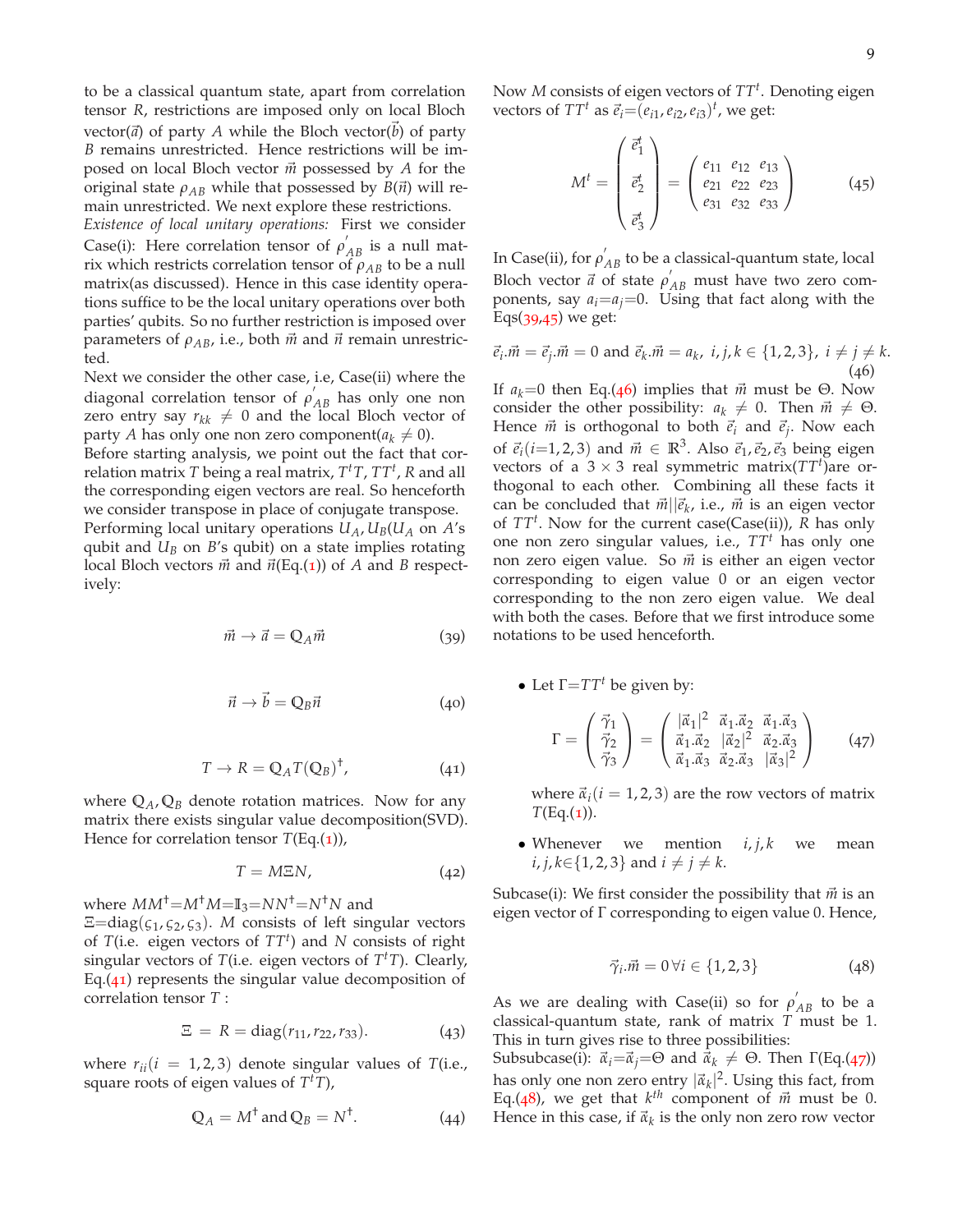of *T*, suitable local unitary operations exist(via which  $\rho'_{AB}$  obtained from  $\rho_{AB}$  is classical-quantum state) if local Bloch vector possessed by  $A$  for state  $\rho_{AB}$  has  $k^{th}$ component 0.

Subsubcase(ii): Only one row vector, say~*αi*=Θ whereas the other two are identical up to multiplicity:  $\vec{\alpha}_j = p\vec{\alpha}_k$ . Clearly  $|p| = \frac{|\vec{\alpha}_j|}{|\vec{\alpha}_k|}$ . This in turn modifies  $\Gamma$  which in turn restricts components of  $\vec{m}$  (via Eq.([48](#page-8-5))) as follows:

$$
pm_j = -m_k. \t\t(49)
$$

Hence in this case, suitable local unitary operations exist if *j th* and *k th* components of *m*~ satisfy relation given by Eq. $(49)$  $(49)$  $(49)$ .

Subsubcase(iii): All the row vectors are identical up to multiplicity:  $\vec{\alpha}_1 = p_{12}\vec{\alpha}_2$ ,  $\vec{\alpha}_1 = p_{13}\vec{\alpha}_3$ . Clearly  $|p_{12}| = \frac{|\vec{\alpha}_1|}{|\vec{\alpha}_2|}$ and  $|p_{13}| = \frac{|\vec{a}_1|}{|\vec{a}_3|}$ . These in turn restrict the rows of Γ. Consequently, Eq.( $48$ ) implies that the components of  $\vec{m}$ should satisfy the following relation:

$$
p_{13}(p_{12}m_1 + m_2) + p_{12}m_3 = 0 \tag{50}
$$

Subcase(ii): Next we first consider the possibility that  $\vec{m}$  is an eigen vector of  $\Gamma$  corresponding to the non zero eigen value(say *ǫ*). Hence,

$$
\Gamma \vec{m} = \epsilon \vec{m} \tag{51}
$$

Let  $\Delta = \Gamma - \epsilon I_3$ . Then matrix  $\Delta$  is explicitly given by:

$$
\Delta = \begin{pmatrix} \vec{\delta}_{1} \\ \vec{\delta}_{2} \\ \vec{\delta}_{3} \end{pmatrix}
$$

$$
= \begin{pmatrix} -(|\vec{\alpha}_{2}|^{2} + |\vec{\alpha}_{3}|^{2}) & \vec{\alpha}_{1}.\vec{\alpha}_{2} & \vec{\alpha}_{1}.\vec{\alpha}_{3} \\ \vec{\alpha}_{1}.\vec{\alpha}_{2} & -(|\vec{\alpha}_{3}|^{2} + |\vec{\alpha}_{1}|^{2}) & \vec{\alpha}_{2}.\vec{\alpha}_{3} \\ \vec{\alpha}_{1}.\vec{\alpha}_{3} & \vec{\alpha}_{2}.\vec{\alpha}_{3} & -(|\vec{\alpha}_{1}|^{2} + |\vec{\alpha}_{2}|^{2}) \end{pmatrix}
$$
(52)

<span id="page-9-1"></span>Now as *m*~ is an eigen vector of Γ corresponding to *ǫ*, so:

$$
\vec{\delta}_i \cdot \vec{m} = 0 \,\forall i \in \{1, 2, 3\} \tag{53}
$$

Again as in Subcase(ii), we have to consider three possibilities corresponding to three different ways of *T* mat-rix(Eq.([1](#page-1-3))) to be of rank 1. :

Subsubcase (i): $\vec{\alpha}_i = \vec{\alpha}_j = \Theta$  and  $\vec{\alpha}_k \neq \Theta$ . This in turn modifies matrix ∆ and restrictions get imposed over *m*~ via Eq.([53](#page-9-1)):  $i^{th}$  and  $j^{th}$  components of  $\vec{m}$  should be 0.

Subsubcase(ii): Only one row vector, say~*αi*=Θ whereas the other two are identical up to multiplicity:  $\vec{\alpha}_j = p\vec{\alpha}_k$ . Considering the modified form of  $\Delta$ , Eq.([53](#page-9-1)) implies that components of *m*~ must satisfy:

$$
m_j = pm_k. \tag{54}
$$

Subsubcase(iii): All the row vectors are identical up to multiplicity:  $\vec{\alpha}_1 = p_{12}\vec{\alpha}_2$ ,  $\vec{\alpha}_1 = p_{13}\vec{\alpha}_3$ . Under this assumption Eq.( $\frac{53}{3}$  $\frac{53}{3}$  $\frac{53}{3}$ ) restricts the components of  $\vec{m}$  as follows:

$$
m_1 : m_2 : m_3 = p_{13} p_{12} : p_{13} : p_{12}. \tag{55}
$$

<span id="page-9-0"></span>This ends our analysis.

Clearly we have considered all the possibilities for which suitable local unitary operations exist, which on application over  $\rho_{AB}$ , gives classical-quantum state  $\rho_{AB}'$ . Consideration of all the possibilities related to existence of suitable local unitary operations provide with necessary and sufficient conditions to be imposed on  $\vec{m}$  ( $\vec{n}$ may be arbitrary owing to the fact the corresponding local Bloch vector  $\vec{b}$  of  $\rho'_{AB}$  remains unrestricted for  $\rho'_{AB}$ to be a classical-quantum state). In totality, considering all possible cases, we get Theorem.1.

*Proof of Theorem.*2: It can be proved following a similar sort of argument as that in Theorem.1. To be precise, the if and only if restrictions imposed over correlation tensor *T* of  $\rho_{AB}$  and over local Bloch vector  $\vec{b}$ (of  $\rho'_{AB}$ ) come out in exactly the same manner as in Theorem.1. For deriving the restrictions to be imposed over Bloch vector  $\vec{n}$ (here  $\vec{m}$  remains unrestricted as the corresponding Bloch vector  $\vec{a}$  of  $\rho'_{AB}$  remains unrestricted), we have to consider the matrix *N* which consists of right singular vectors of *T*, i.e., eigen vectors of *T <sup>t</sup>T*. Consequently in place of  $\Gamma = TT<sup>t</sup>$  we need to consider  $Ω = T<sup>t</sup>T$ :

$$
\Omega = \begin{pmatrix} |\vec{\beta}_1|^2 & \vec{\beta}_1 \cdot \vec{\beta}_2 & \vec{\beta}_1 \cdot \vec{\beta}_3 \\ \vec{\beta}_1 \cdot \vec{\beta}_2 & |\vec{\beta}_2|^2 & \vec{\beta}_2 \cdot \vec{\beta}_3 \\ \vec{\beta}_1 \cdot \vec{\beta}_3 & \vec{\beta}_2 \cdot \vec{\beta}_3 & |\vec{\beta}_3|^2 \end{pmatrix}
$$
(56)

where  $\vec{\beta}_i(i=1,2,3)$  denote the column vectors of *T*. Also instead of  $\Delta$  we have to consider  $\Lambda$  :

$$
\Lambda = \begin{pmatrix} -(|\vec{\beta}_2|^2 + |\vec{\beta}_3|^2) & \vec{\beta}_1 \cdot \vec{\beta}_2 & \vec{\beta}_1 \cdot \vec{\beta}_3 \\ \vec{\beta}_1 \cdot \vec{\beta}_2 & -(|\vec{\beta}_3|^2 + |\vec{\beta}_1|^2) & \vec{\beta}_2 \cdot \vec{\beta}_3 \\ \vec{\beta}_1 \cdot \vec{\beta}_3 & \vec{\beta}_2 \cdot \vec{\beta}_3 & -(|\vec{\beta}_1|^2 + |\vec{\beta}_2|^2) \end{pmatrix}.
$$

Then following the same pattern of argument we get criteria prescribed in Theorem.2.

### **VII. APPENDIX**

Below we enlist all possible forms of classicalquantum and quantum-classical states.